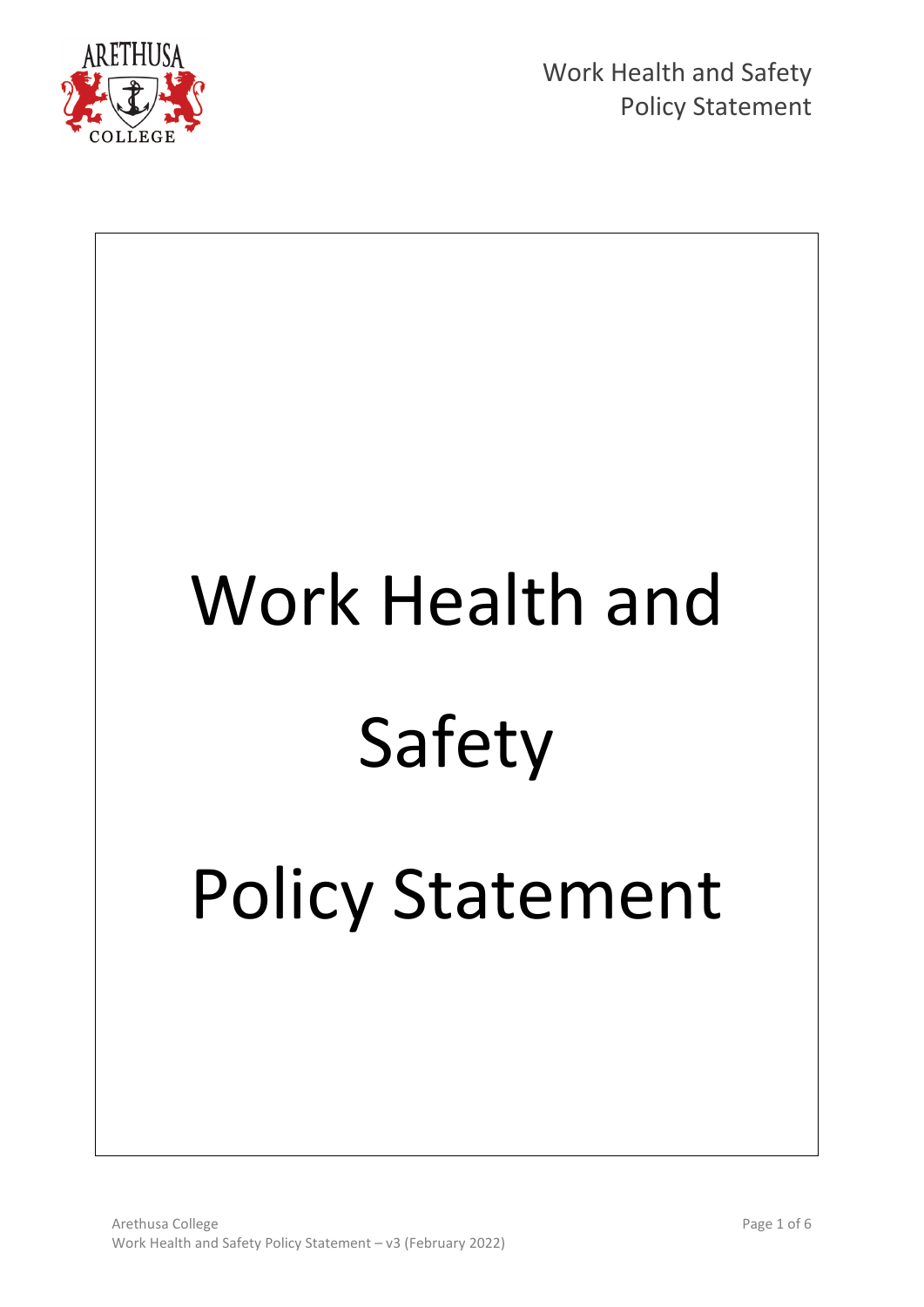

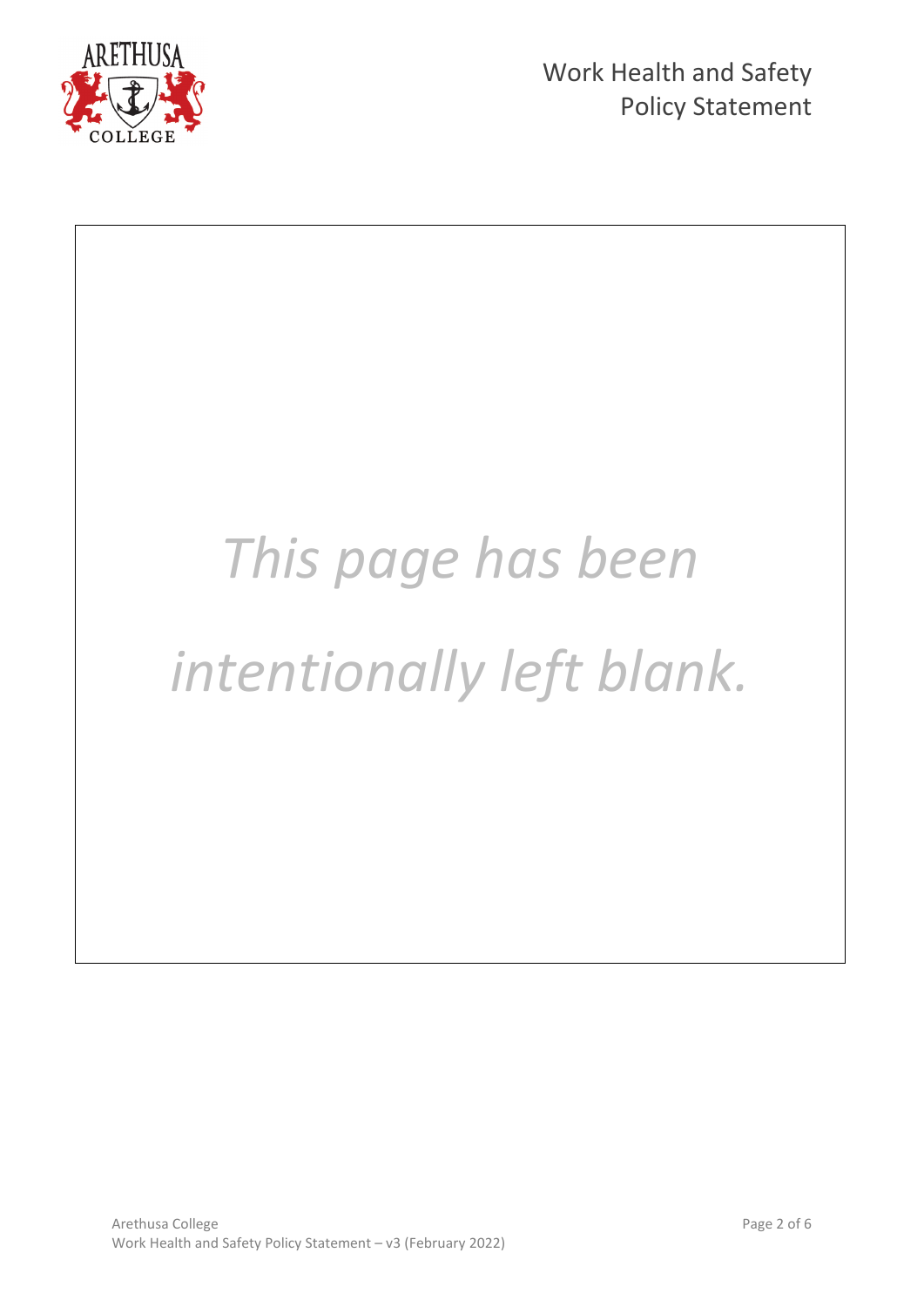

# **CONTENTS**

<span id="page-2-0"></span>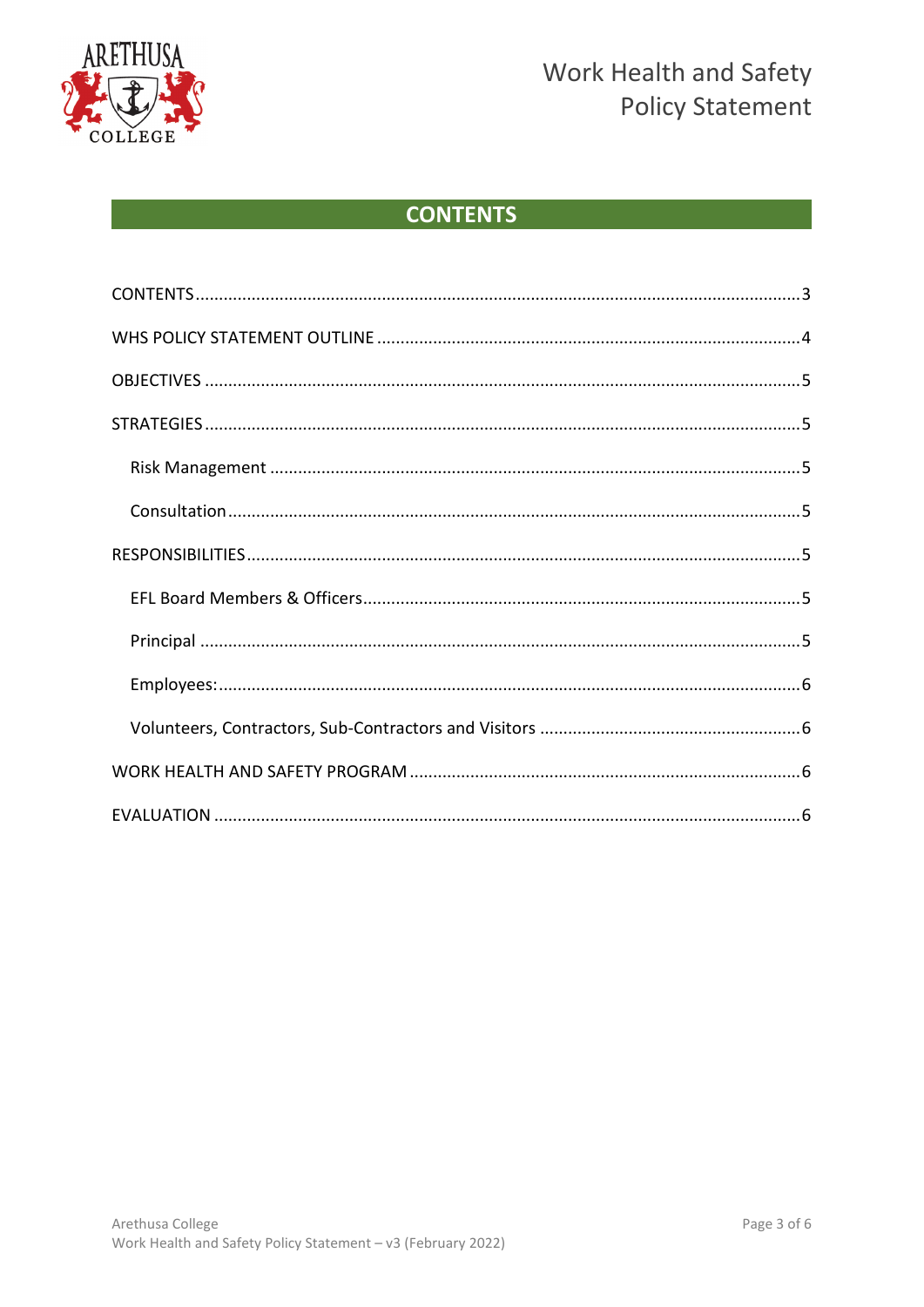

# **WHS POLICY STATEMENT OUTLINE**

<span id="page-3-0"></span>

| Purpose:<br>Scope: | Arethusa College is committed to the work health and safety (WHS) and<br>welfare of all its' employees and students, those contracted to perform<br>work on its behalf and visitors to our premises. Arethusa College regards<br>its' WHS responsibilities with the utmost importance and as such,<br>resources are made available to comply with all relevant Acts and<br>Regulations to ensure the Work is safe and to minimise risk to health.<br>All Arethusa College's managers and employees as well as contractors<br>and visitors have a shared responsibility for contributing to the health<br>and safety of all persons. The promotion and maintenance of health and<br>safety issues, and the dissemination of WHS related information is<br>primarily the responsibility of management. Management at all levels, in<br>consultation with employees, have the responsibility for developing,<br>implementing and continually reviewing Arethusa College's WHS<br>Program. |                          |               |  |
|--------------------|----------------------------------------------------------------------------------------------------------------------------------------------------------------------------------------------------------------------------------------------------------------------------------------------------------------------------------------------------------------------------------------------------------------------------------------------------------------------------------------------------------------------------------------------------------------------------------------------------------------------------------------------------------------------------------------------------------------------------------------------------------------------------------------------------------------------------------------------------------------------------------------------------------------------------------------------------------------------------------------|--------------------------|---------------|--|
| Status:            | Approved                                                                                                                                                                                                                                                                                                                                                                                                                                                                                                                                                                                                                                                                                                                                                                                                                                                                                                                                                                               |                          |               |  |
| Authorised By:     | <b>Board Chair</b>                                                                                                                                                                                                                                                                                                                                                                                                                                                                                                                                                                                                                                                                                                                                                                                                                                                                                                                                                                     | Date of Authorisation    | February 2022 |  |
| References:        | WORKPLACE HEALTH AND SAFETY ACT 2011<br><b>WORKPLACE HEALTH AND SAFETY REGULATIONS 2011</b><br><b>WHS ROLES AND RESPONSIBILITIES POLICY</b><br><b>IDENTIFICATION OF WORKPLACE HAZARDS POLICY</b><br><b>HAZARDS REGISTER</b><br><b>QLD SHORT FORM INJURY STATEMENT</b><br><b>INJURY MANAGEMENT AND RETURN TO WORK PROGRAM</b><br>HUMAN RESOURCES PROGRAMS AND TRAINING<br>RECRUITMENT SELECTION AND PROCEDURES<br><b>INDUCTION PROCEDURES</b>                                                                                                                                                                                                                                                                                                                                                                                                                                                                                                                                           |                          |               |  |
| Review Date:       | Yearly                                                                                                                                                                                                                                                                                                                                                                                                                                                                                                                                                                                                                                                                                                                                                                                                                                                                                                                                                                                 | <b>Next Review Date:</b> | February 2023 |  |
| Policy Owner:      | Equipping for Life Ltd                                                                                                                                                                                                                                                                                                                                                                                                                                                                                                                                                                                                                                                                                                                                                                                                                                                                                                                                                                 |                          |               |  |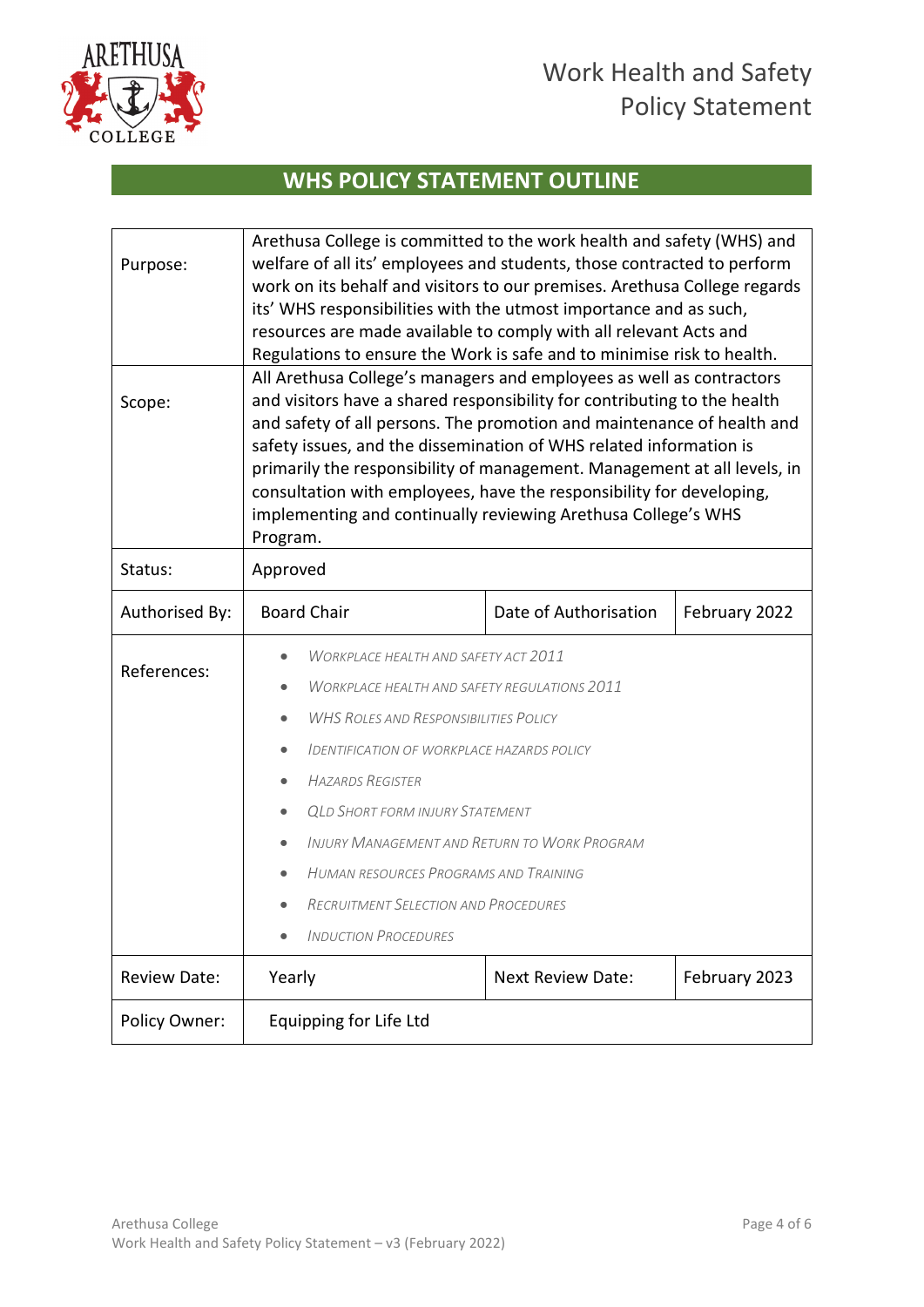

# **OBJECTIVES**

<span id="page-4-0"></span>This policy provides the framework for:

- The development of safe methods of work
- The achievement of a safe working environment
- The promotion of good health within the work force
- Reducing the number and severity of injuries in the Work
- Complying with all relevant Acts, Regulations, Standards and Codes of Practice.

## **STRATEGIES**

#### <span id="page-4-2"></span><span id="page-4-1"></span>**Risk Management**:

Arethusa College has established a documented WHS Program and a risk management system with procedures for identifying, assessing and controlling Workplace hazards. This risk management system has been developed in accordance with the International Risk Management Standard AS/NZ ISO 31000.

#### <span id="page-4-3"></span>**Consultation**:

A WHS & Return-to-Work Co-ordinator has been appointed to provide an effective consultative mechanism. Employees are able to provide input into the WHS program. Management will consult with contractors and visitors when planning work to determine the most effective means of ensuring both parties fulfil their WHS responsibilities.

### **RESPONSIBILITIES**

#### <span id="page-4-5"></span><span id="page-4-4"></span>**EFL Board Members & Officers**:

Each EFL /Board Member or Officer is required to ensure that this policy and the WHS program are developed and effectively implemented in areas under their control, and to support supervisors and hold them accountable for their specific responsibilities.

#### <span id="page-4-6"></span>**Principal:**

The Principal is responsible, and will be accountable for, taking all practical measures to ensure that the Work under their control is safe and without risks to health, and that the behaviour of all persons in the Work is safe and without risks to health.

The Principal will be held accountable for detecting any unsafe or unhealthy conditions or behaviour.

If the Principal does not have the necessary authority to fix a problem, they will be held accountable for reporting the matter promptly, together with any recommendations for remedial action to an Arethusa College Council Member or Officer with the necessary authority to effect a remedy.